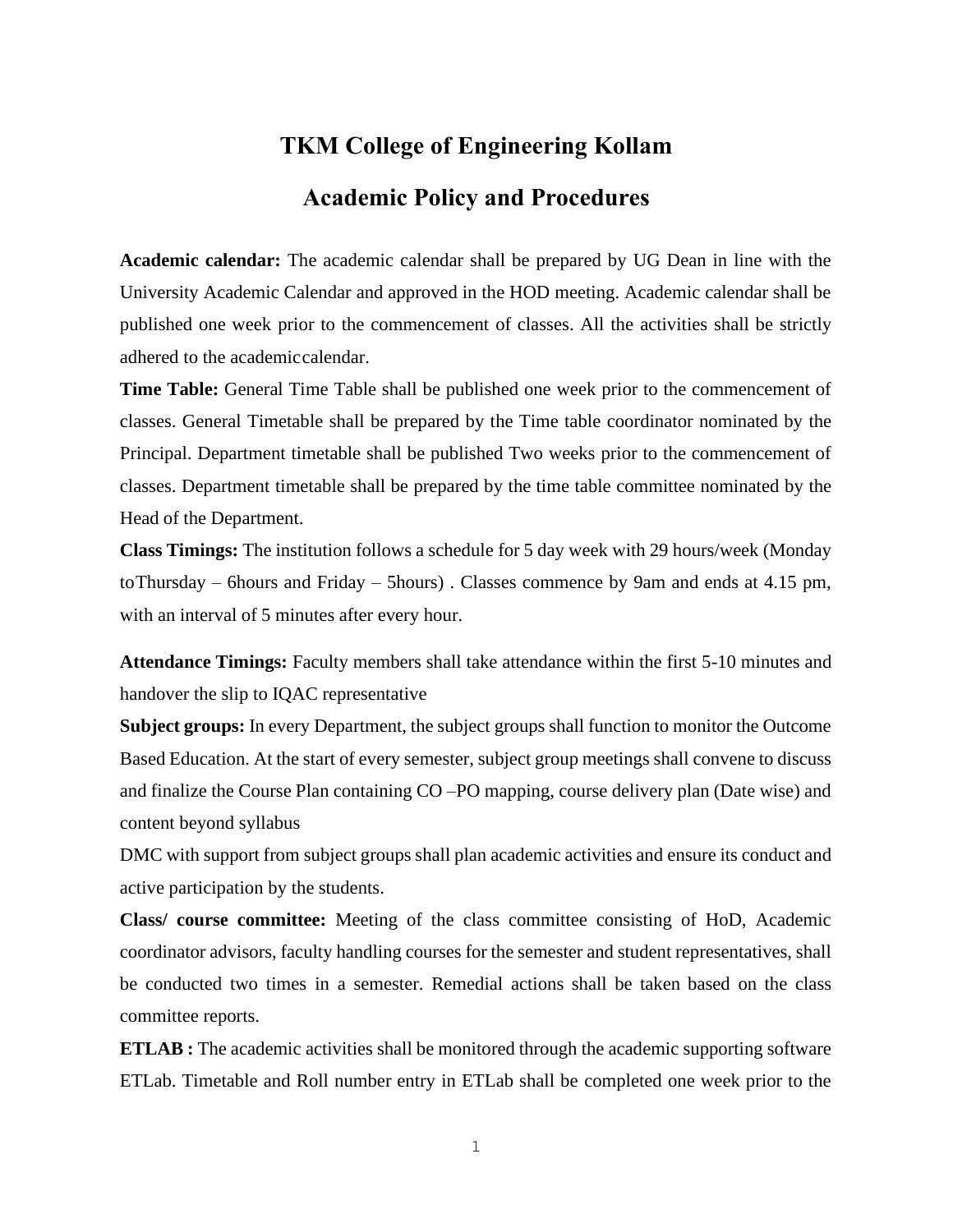commencement of classes. Faculty members shall enter the assignment marks/series test marks in ETLab within seven days after the submission of assignment/conduct of examination. All reports generated from ETLab shall be an authentic document of the institution without any signature.

**Attendance Requirements Shortage of Attendance and Duty Leave:** 80% of attendance is mandatory for internal exams including labs. Attendance shall be calculated three working days prior to the series test.

In case of medical emergencies/genuine reasons if a student fails to attain 75 % attendance, the case shall be considered by UG Dean upon reports/recommendations from HoDs.

Senior adviser/adviser shall inform the shortage of attendance (monthly) to respective student/parent/guardian.

**Assignments:** Students shall do a minimum of three assignments per theory course per semester. The assignments questions shall include complex/open ended problems and the students are encouraged to use modern software/ hardware tools.

**Examination Policy:** Students are to report to the examination hall at least 5 minutes prior to the commencement of the examination. No student will be permitted to enter the examination hall 15 minutes after the commencement of internal examination. It is the responsibility of the invigilator to collect the answer book from the student before leaving the examination hall.

**Role of Advisory system:** There shall be a Senior Advisor and a team of advisors for a batch nominated by Head of the Department. Personal and academic data of the students shall be updated and maintained by the advisory team. Performance of the students shall be sent to the parents after thefirst series test by the Senior advisor with the help of advisors. Advisors shall ensure the teachers' evaluation by the students twice in a semester.

Advisors shall support and mentor the students. At-risk students shall be identified at the beginning of the semester itself and proper care shall be given to address their grievances. Students and parents shallbe informed about the relevant notifications from the Principal/Head of the Department by the Senior Advisor.

Library Usage: Faculty and students shall utilize the facilities of main library as well as Department libraries for their academic work. The faculty and students are also encouraged to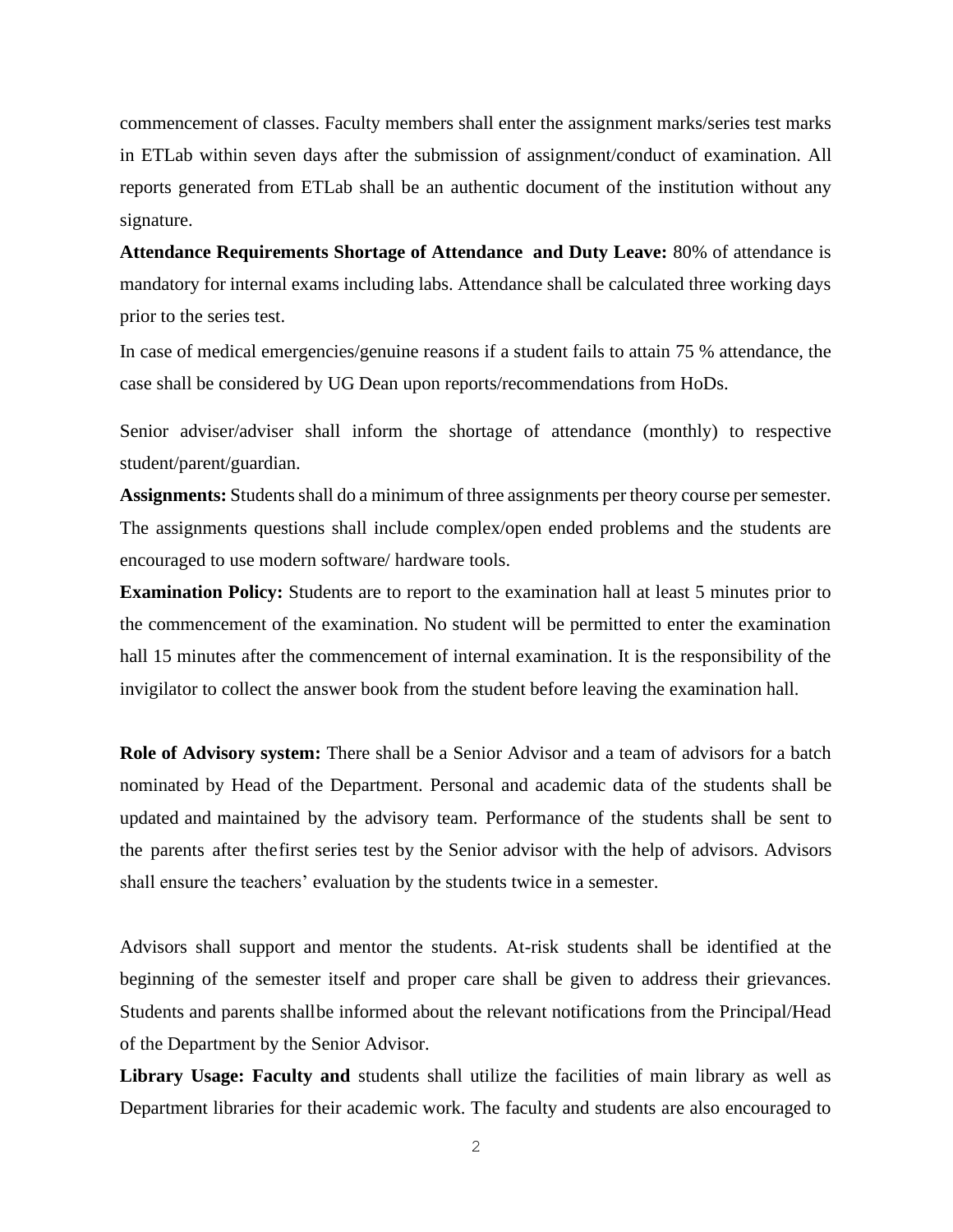use digital library facilities.

Remedial Class: Every semester, after the second series test, remedial classes shall be arranged for academically weak students.

Seminar/ Project: Students are encouraged to present seminars from lower semester itself on selected topics. Direct them to select seminar topic, mini project and final year project based on different aspects of a unique/ state of the art problems. For curriculum seminar students are directed to select seminar topics from peer reviewed journals. Students are encouraged to take up quality projects leading to publication of paper(s) in conferences/journals. Poster presentation of final year UG projects and selection of Best UG project for all the branches shall be done. PG thesis final internal evaluation shall be conducted as open defense. All the publications are to follow the standards including avoiding plagiarism and adhering to ethical principles.

Faculty Research and Publications: Faculty shall be given appreciation for publications in peer reviewed journals, funded projects and research collaborations.

Faculty Development Programmes: It is highly desirable that faculty members shall attend atleast one FDP conducted in IITs/IIMs/NITs or equivalent national level institutions. Faculty members are encouraged to conduct in house Faculty Development Programmes

Supporting academic activities: All laboratories shall be open, upon student request at the interest and convenience of students. Active teaching methods/novel methods of content delivery such as Mini projects, Expert talk, NPTEL. are encouraged in the campus. Students are encouraged to register and get certificate for online courses.

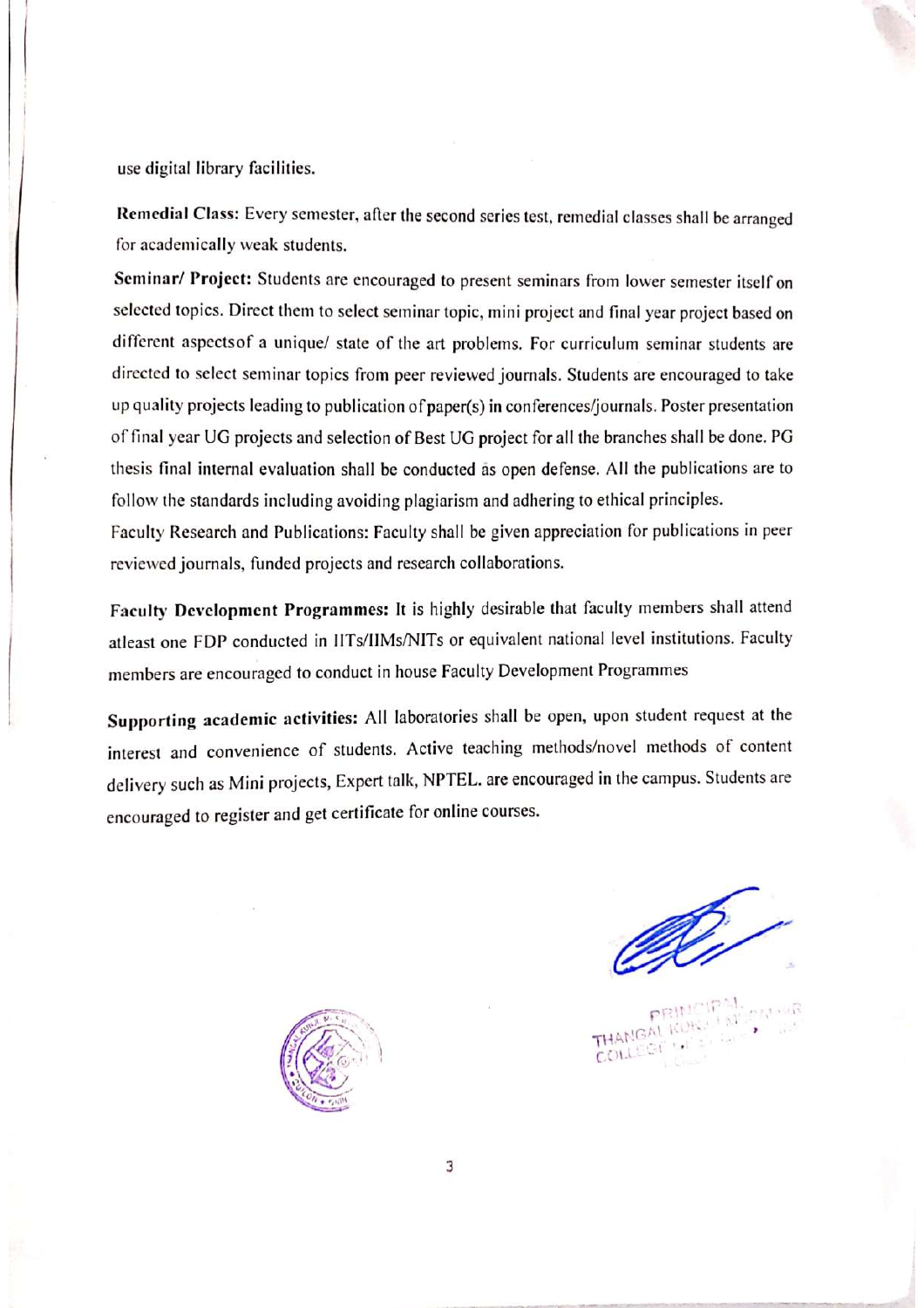| SI.<br>No.     | <b>Action/initiatives</b>                                                                               | <b>Responsibility</b>       |
|----------------|---------------------------------------------------------------------------------------------------------|-----------------------------|
|                | <b>GENERAL</b>                                                                                          |                             |
|                |                                                                                                         |                             |
|                | All staffs are to undertake all duties/responsibilities                                                 |                             |
| $\mathbf{1}$   | Chairman/TKMAll Staff<br>Hon'ble<br>the<br>assigned<br>by                                               |                             |
|                | Trust/Principal/HODs/Faculty-in-charges timeto time for                                                 |                             |
|                | Institutional development                                                                               |                             |
| $\overline{2}$ | All faculty/technical staff must be available in                                                        | Faculty and                 |
|                | campus at least for 1 har daily evening for                                                             | <b>Technical Staff</b>      |
|                | contact/interaction with students                                                                       |                             |
| 3              | Each department/faculty will be given targets for research                                              | research Dean, Research     |
|                | funding/research publication and<br>upon<br>with industries and research Council<br>collaborations/MoUs |                             |
|                | organizations as decided by the Research Council                                                        |                             |
|                | Evaluation of faculty by students/HODs by faculty/Head <sub>IOAC</sub>                                  |                             |
| $\overline{4}$ | of the Institution by faculty (atleast once in every semester)                                          |                             |
|                | Faculty members will be deputed for FDPs in                                                             |                             |
| 5              | IITs/IIMs/NITs or equivalent national level institutions                                                | Principal/HoDs              |
|                | only (except in most emergency situations by Principal).                                                |                             |
|                | At least one week FDP programme from such                                                               |                             |
|                | institutions is compulsory in a year.                                                                   |                             |
| 6              | Registration of students to higher semesters:                                                           | <b>UG Dean/PG Dean</b>      |
|                | arrangements and planning                                                                               |                             |
| $\overline{7}$ | First year admission, handbook for fresher's and ID                                                     | First year                  |
|                | cards of students: Norms and Procedures                                                                 | Coordinator                 |
|                | General timetable shall be published 1                                                                  | <b>General Timetable</b>    |
| 8              | week prior to the commencement of classes                                                               | Coordinator                 |
|                |                                                                                                         | <b>ETLAB</b>                |
| 9              | Timetable and Roll number entry in ETLAB shall be<br>completed1 week prior to the commencement of       | Coordinator                 |
|                | classes                                                                                                 |                             |
|                | A. Academic Matters (Institute Level)                                                                   |                             |
|                |                                                                                                         |                             |
| 10             | Academic calendar needs to be published one week prior                                                  | Principal/                  |
|                | to the commencement of classes and needs to be strictly                                                 | UG & PG Deans               |
|                | adhered to.                                                                                             |                             |
| 11             | Department timetable shall be published 2                                                               | HOD/Academic<br>Coordinator |
|                | weeks prior to the commencement of classes                                                              |                             |

## **Academic Procedures and Responsibilities**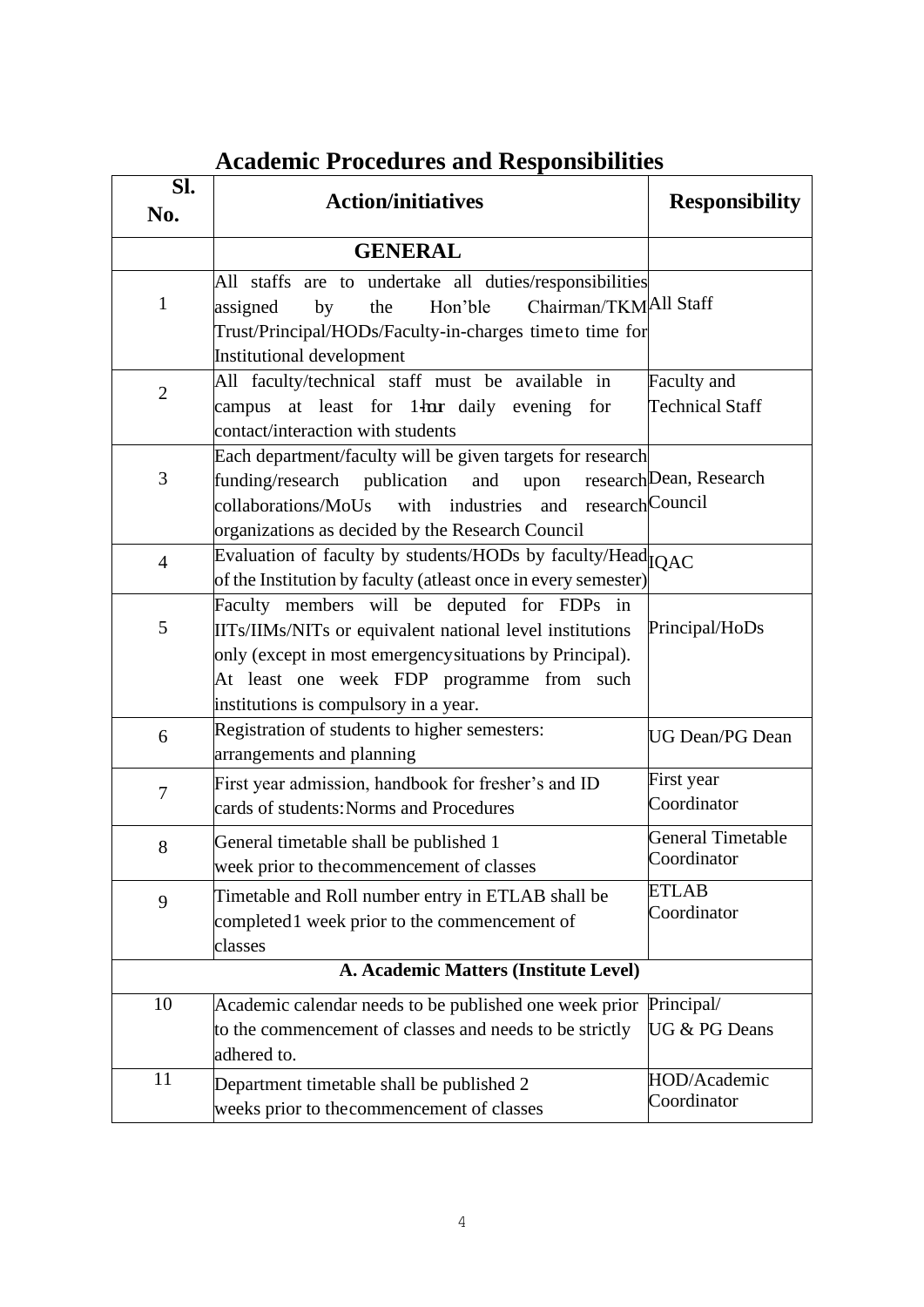| 12 | Students' programmes should be accommodated<br>in the evenings/weekends without affecting the<br>normal working hours except in most emergency<br>situations                                                                                                                                                                                                                                                                                                                                        | Dean, Student<br>affairs/HoDs             |
|----|-----------------------------------------------------------------------------------------------------------------------------------------------------------------------------------------------------------------------------------------------------------------------------------------------------------------------------------------------------------------------------------------------------------------------------------------------------------------------------------------------------|-------------------------------------------|
| 13 | Every semester, after the second series test, remedial<br>classes shouldbe arranged                                                                                                                                                                                                                                                                                                                                                                                                                 | <b>UG Dean/HoDs</b>                       |
| 14 | 75% of attendance is mandatory for internal exams<br>including labs. Attendance will be calculated three<br>working days prior to the series test. Shortage of<br>attendance will be reported to examination cell by<br>IQAC. Hall allotments will be done only for eligible<br>students. In case of medical emergencies/genuine<br>reasons if a student fails to attain 80% attendance, the<br>case shall be considered by UG Dean upon<br>reports/recommendations from HoDs.                      | IQAC/Exam<br>Supdt/Sr adviser/<br>Adviser |
| 15 | Retest shall be permitted only on written request from<br>students duly recommended by the Sr. Advisor. The<br>requests are to be made within 1 week of completion of<br>series test and the retest completed within the next week.                                                                                                                                                                                                                                                                 | Sr. Advisor/<br>HoD/Faculty               |
| 16 | Senior adviser/adviser shall inform the shortage of<br>attendance (monthly) to respective<br>student/parent/guardian                                                                                                                                                                                                                                                                                                                                                                                | HoDs/ Sr Advisers                         |
| 17 | All laboratories must be opened upon student request at the<br>interest and convenience of students                                                                                                                                                                                                                                                                                                                                                                                                 | HoDs/Lab-in-<br>Charges                   |
| 18 | Faculty members are to take attendance within the first 5-<br>10 minutes and handover the slip to IQAC rep. Late comers<br>are to be permitted to<br>attend the class anytime without any claim for attendance                                                                                                                                                                                                                                                                                      | <b>All Faculty</b>                        |
| 19 | Timetable of technical staff is also to be displayed in the<br>HOD room along with that of faculty. They need to be<br>assigned with moreresponsibilities during their free time<br>slots.                                                                                                                                                                                                                                                                                                          | Academic<br>Coordinator                   |
| 20 | Students are to report to the examination hall at least 5<br>minutes priorto the commencement of the examination.<br>No student will be permitted to enter the examination<br>hall 15 minutes after the commencement of internal<br>examination. The student is expected to remain in the<br>examination hall at east 50% of the duration of the<br>examination. It is the responsibility of the invigilator to<br>collect the answer book from the student before leaving<br>the examination hall. | Faculty                                   |
| 21 | Poster presentation of final year UG projects are to be<br>conducted before the last working day of the semester                                                                                                                                                                                                                                                                                                                                                                                    | <b>UG Dean/HoDs</b>                       |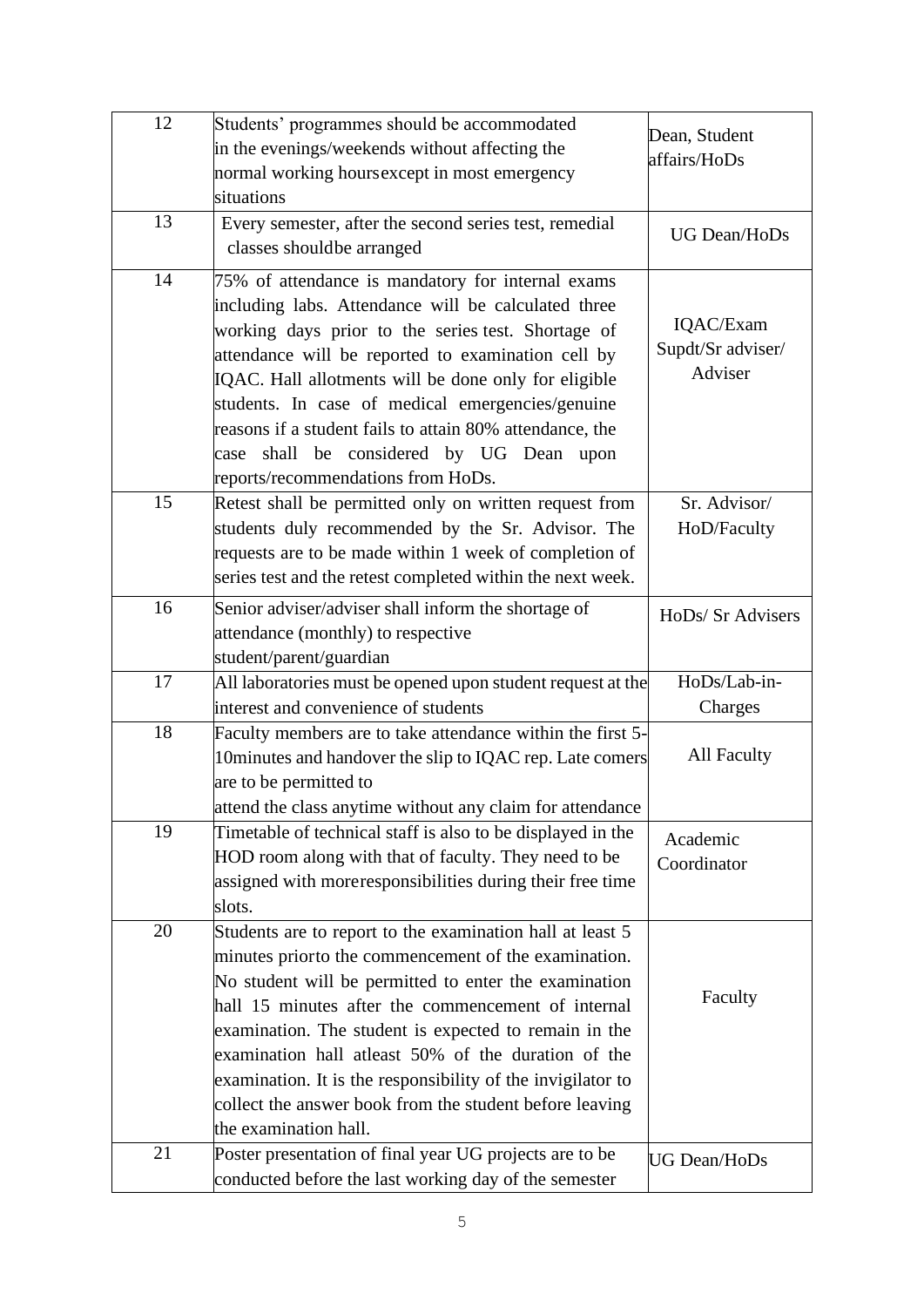| 22                                            | PG thesis final internal evaluation shall be conducted as                                                    | PG Dean/HoDs/PG               |  |
|-----------------------------------------------|--------------------------------------------------------------------------------------------------------------|-------------------------------|--|
|                                               | open defense. Minimum one publication based on the                                                           | Coordinator                   |  |
|                                               | thesis is to be made                                                                                         |                               |  |
|                                               | mandatory for submitting the thesis.                                                                         |                               |  |
| 23                                            | Best UG project award-criteria and selection                                                                 | Dean Research                 |  |
| <b>B. Academic Matters (Department Level)</b> |                                                                                                              |                               |  |
| 24                                            | First faculty evaluation by students shall be conducted                                                      |                               |  |
|                                               | within 3 weeks after the commencement of a semester. The $H_{\text{1}}$ HoD/Sr Adviser                       |                               |  |
|                                               | report shall be studied along with the class committee                                                       |                               |  |
|                                               | reports and remedial actions should be                                                                       |                               |  |
|                                               | taken.                                                                                                       |                               |  |
| 25                                            | Academically weak students should be discouraged                                                             | <b>Advisors</b>               |  |
|                                               | from being absentin the class for arrangement of                                                             |                               |  |
|                                               | students programmes.                                                                                         |                               |  |
| 26                                            | Question banks for all subjects should be made                                                               | Faculty/DQAC                  |  |
|                                               | available along with Lesson Plan/ Lecture Schedule at                                                        |                               |  |
|                                               | the beginning of the semester.                                                                               |                               |  |
| 27                                            | DMC with support from subject groups should plan                                                             |                               |  |
|                                               | academic activities for all semester students and ensure                                                     | HoD/DMC                       |  |
|                                               | its conduct and active participation by the students.                                                        |                               |  |
| 28                                            | Active participation of Advisors in mentoring and                                                            | Sr Advisor/                   |  |
|                                               | motivation is to be ensured by conducting weekly                                                             | <b>Advisors</b>               |  |
|                                               | meetings. Advisors and faculty should also take extra                                                        |                               |  |
|                                               | efforts in moulding the students as responsible citizens.                                                    |                               |  |
| 29                                            | Make the lecture and laboratory sessions more informative Faculty                                            |                               |  |
|                                               | and minimize the usage of PPT for fundamental/core                                                           |                               |  |
|                                               | subjects                                                                                                     |                               |  |
| 30                                            | Encourage the students to do quality projects leading to Faculty/Advisers                                    |                               |  |
| 31                                            | publication of paper(s) in conferences/journals                                                              |                               |  |
|                                               | The quality of Series test question paper(s) should be<br>improved. There should be at-least one challenging | Subject Group/<br><b>DQAC</b> |  |
|                                               | question.                                                                                                    |                               |  |
| 32                                            | Avoid home assignments. Better to give class assignment Faculty/academic                                     |                               |  |
|                                               | and tough problems which can be solved using modern coordinator                                              |                               |  |
|                                               | software/hardware tools                                                                                      |                               |  |
| 33                                            | Grace mark system for sessional mark be limited to 1 or 2. $F_{\text{aculty}}$                               |                               |  |
|                                               | Even in any exceptional cases, maximum grace mark shall                                                      |                               |  |
|                                               | be limited to 3.                                                                                             |                               |  |
| 34                                            | Include active teaching methods/novel methods of content Faculty                                             |                               |  |
|                                               | delivery Mini projects, Expert talk, NPTEL                                                                   |                               |  |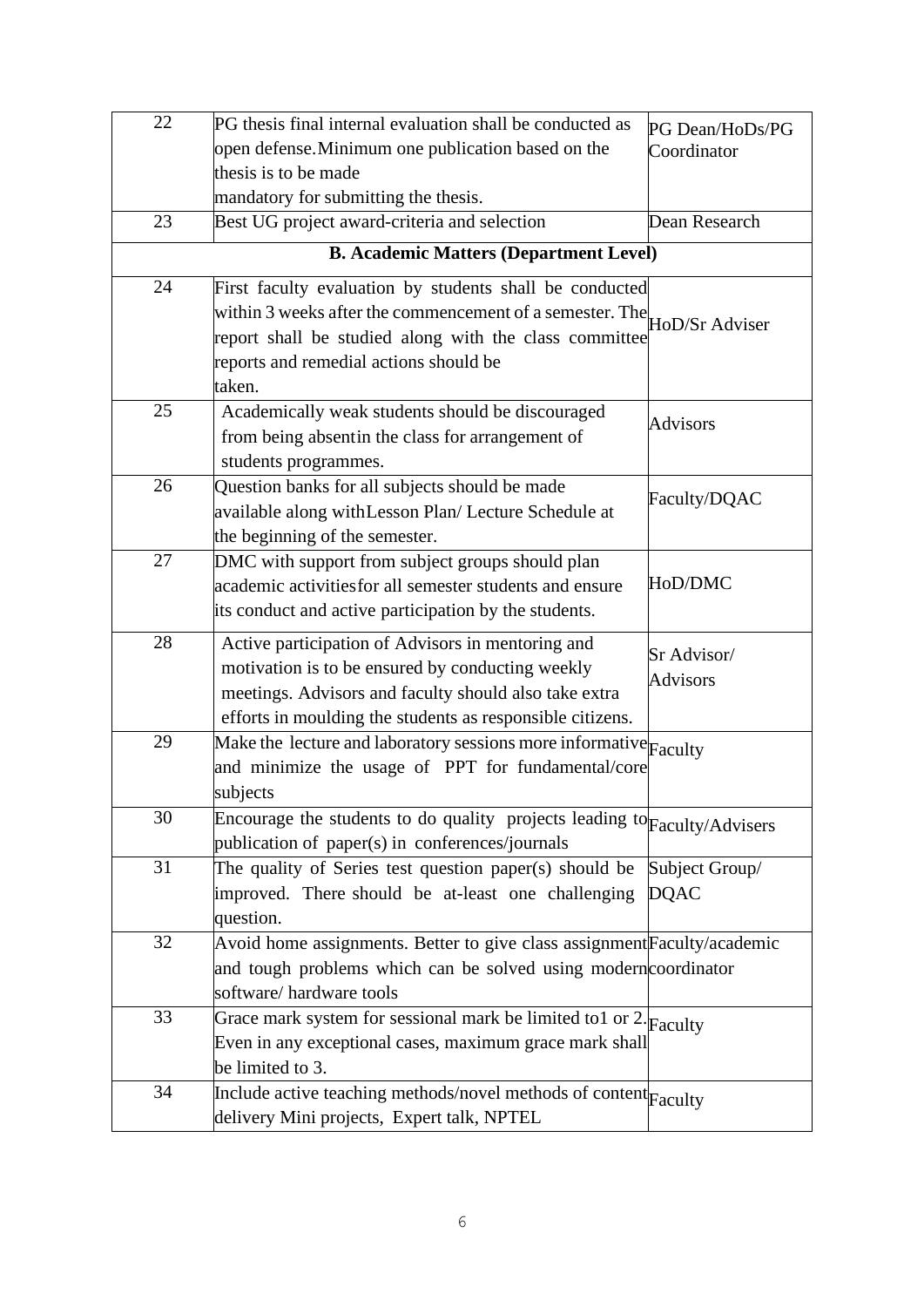| 35 | Initiate Seminar topics from lower semester itself                                                                   |                         |
|----|----------------------------------------------------------------------------------------------------------------------|-------------------------|
|    | without making the students select it during semester                                                                | <b>Advisors/Faculty</b> |
|    | breaks. Direct them to select seminar topic, mini project                                                            |                         |
|    | and final year project based on different aspects of a                                                               |                         |
|    | unique problem.                                                                                                      |                         |
| 36 | Encourage students to register and get certificate for online Advisors/Faculty                                       |                         |
|    | courses                                                                                                              |                         |
| 37 | Teachers should not be allowed to use mobile                                                                         | Faculty                 |
|    | phone/tab/laptop in                                                                                                  |                         |
|    | laboratory classes                                                                                                   |                         |
| 38 | Encourage and Monitor the peer group study mechanism                                                                 | <b>Advisors</b>         |
| 39 | Motivational strategies can be adopted to maintain better                                                            | Advisors/faculty        |
|    | behavior.                                                                                                            |                         |
|    | (Offering rewards etc.)                                                                                              |                         |
| 40 | Encourage the students to refer/follow standard text                                                                 | Faculty/Subject         |
|    | books.                                                                                                               | Groups                  |
| 41 | Portions to be covered are to be fixed and informed.                                                                 |                         |
|    | Question papers for series test should be handed over to                                                             | DQAC/Subject            |
|    | DQAC within 10 days of the commencement of the                                                                       | Group                   |
|    | classes for that session. Ensure that COs are properly                                                               |                         |
|    | addressed in question paper setting                                                                                  |                         |
|    |                                                                                                                      |                         |
|    |                                                                                                                      |                         |
| 42 | Before the first internal exam, academic                                                                             | HoD/DQAC/IQAC           |
|    | coordinator/HOD ensure that the topics/portions assigned                                                             |                         |
|    | for the examination are completed.                                                                                   |                         |
| 43 | Advisors may conduct class meetings every two weeks.                                                                 | HoDs/Advisers           |
|    | HODs should ensure monthly meeting of Senior                                                                         |                         |
|    | Advisors and AcademicCoordinators                                                                                    |                         |
| 44 | Library based tasks should be must                                                                                   | Faculty/Subject         |
| 45 |                                                                                                                      | Group                   |
|    | Faculty members are to enter the series test marks in<br><b>ETLAB</b>                                                | Faculty                 |
|    | within 7 days of the particular examination                                                                          |                         |
| 46 |                                                                                                                      |                         |
|    | One class wise get-together of students and concerned<br>staff may be                                                | Advisers/HoDs           |
|    |                                                                                                                      |                         |
| 47 | arranged every semester                                                                                              |                         |
|    | AT RISK students are to be identified early. Proper<br>mechanism to address their grievances.                        | Faculty/Advisors        |
| 48 |                                                                                                                      |                         |
|    | <b>Remedial Workshops:</b> Majority of courses requires pre                                                          |                         |
|    | requisites. If the students have not acquired the pre                                                                | Subject Group/          |
|    | requisites, it would be difficult for them to understand the                                                         | <b>DQAC</b>             |
|    | courses even if it is well taught. Before the start of a<br>semester (or during the initial days) workshops/tutorial |                         |